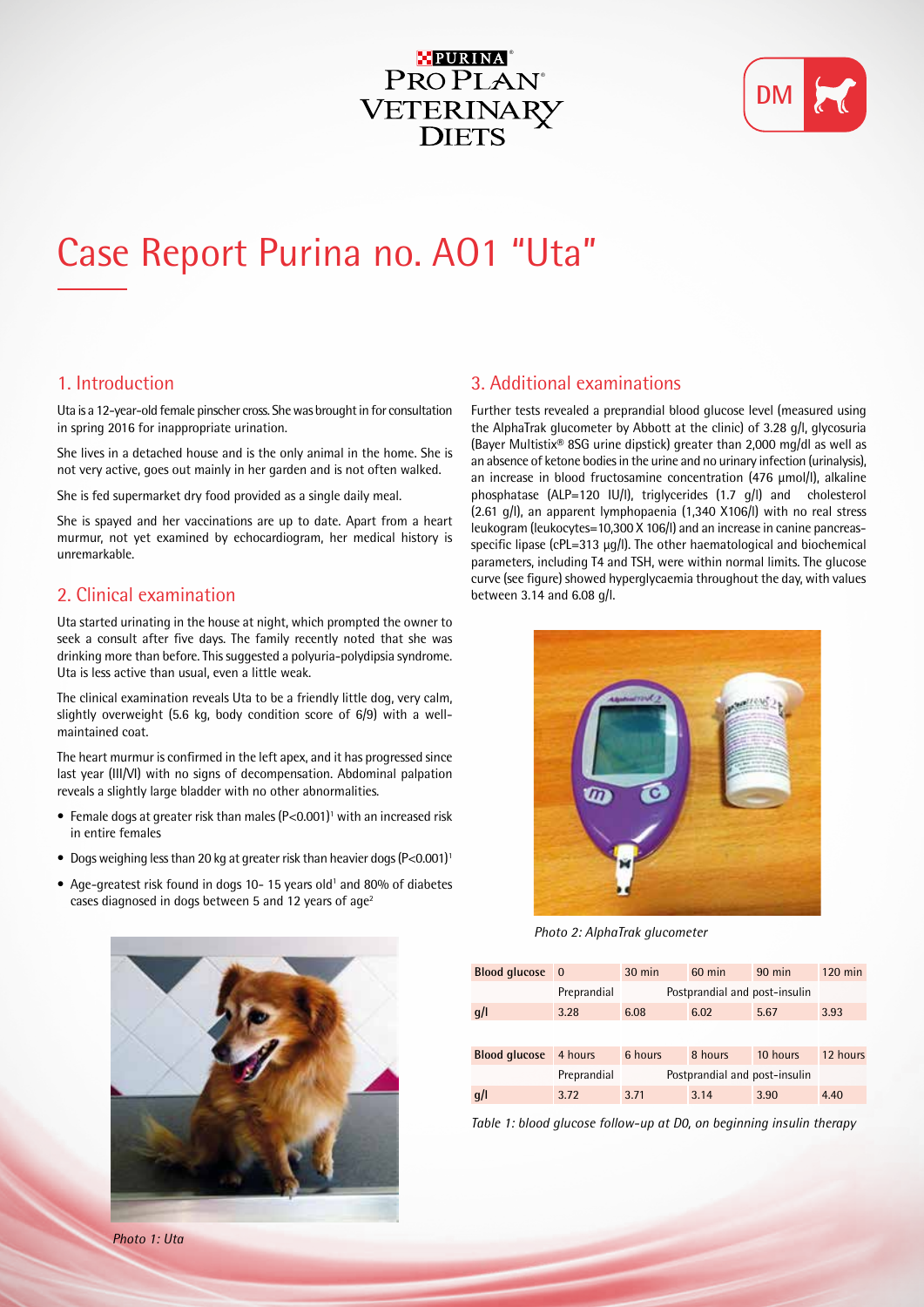## PURINA ® PROPLAN<sup>®</sup> VETERINARY **DIETS**





*Photo 3: Multistix® 8SG urine dipstick*

## 4. Therapeutic management and follow-up

All the data collected (case history, clinical examination and results of additional examinations) led to a *diagnosis of diabetes mellitus associated with non-clinical pancreatitis.*

Insulin therapy was initiated with CANINSULIN. It began with a dose of 0.5 IU/kg/d, i.e., 3 IU divided into two subcutaneous injections of 1.5 IU 12 hours apart  $(+/- 1$  hour), at meal times.

Therapeutic food was prescribed (Purina Veterinary Diets Canine DM) with a daily ration of 130 g divided into two meals, morning and evening, at the same time as the insulin injections.

#### **At D0 + 7 days:**

On clinical examination, Uta was fit and healthy and had resumed her usual level of activity. Her owner described no more weakness or polyuriapolydipsia. Uta was happy to eat the Purina Veterinary Diets Canine DM dog food but had a fluctuating appetite. She was eating half of the ration per day on average. Her weight was stable (5.650 kg).

| Blood glucose 0      |             | $30 \text{ min}$              | $60$ min        | $90$ min | $120$ min |
|----------------------|-------------|-------------------------------|-----------------|----------|-----------|
|                      | Preprandial | Postprandial and post-insulin |                 |          |           |
| q/l                  | <b>NM</b>   | ER <sub>1</sub>               | ER <sub>1</sub> | 2.03     | 1.05      |
|                      |             |                               |                 |          |           |
| <b>Blood glucose</b> | 4 hours     | 6 hours                       | 8 hours         | 10 hours | 12 hours  |
|                      | Preprandial | Postprandial and post-insulin |                 |          |           |
| q/l                  | 1.00        | 1.89                          | 1.84            | 2.06     | <b>NM</b> |

*Table 2: blood glucose follow-up at D0 + 7 days; NM: not measured ER1: Error because of waiting too long before applying the blood to the strip*

The urine dipstick indicated the persistence of glycosuria at 250 mg/dl and the absence of ketone bodies.

Given the clinical improvement, the satisfactory values of the curve (average blood glucose < 2.50 g/l and NADIR > 0.80 g/l (see figure)) and the reduction in glycosuria, the same treatment was maintained without changing the dose of insulin.

#### **At D0 + 1 month:**

The clinical examination revealed Uta to be doing very well. The owner found her more active. She did worry about her not eating the full prescribed ration, but instead just over half. Uta had lost 300 g in a month but her body condition was still good (body condition score of 5/9).

| <b>Blood glucose</b> | $\overline{0}$ | $30 \text{ min}$              | $60$ min | $90$ min | $120$ min |
|----------------------|----------------|-------------------------------|----------|----------|-----------|
|                      | Preprandial    | Postprandial and post-insulin |          |          |           |
| g/l                  | 1.40           | 1.90                          | 3.11     | 2.45     | 1.86      |
|                      |                |                               |          |          |           |
| <b>Blood glucose</b> | 4 hours        | 6 hours                       | 8 hours  | 10 hours | 12 hours  |
|                      | Preprandial    | Postprandial and post-insulin |          |          |           |
| g/l                  | 0.80           | 1.11                          | 0.92     | 1.05     | 1.60      |

*Table 3: blood glucose follow-up at D0 + 1 month*

The blood fructosamine concentration had decreased significantly but was still slightly higher than normal  $(= 371 \mu \text{mol/l})$ 

The lymphocyte (2,320 X 106/l) and alkaline phosphatase (ALP=60 IU/l) values had normalized. Asymptomatic moderate hypokalaemia was found.

The urine dipstick revealed glycosuria again (> 2,000 mg/dl).

Despite the high glycosuria value, the fructosamine values had decreased and the blood glucose curve values (see figure) remained satisfactory, so the dose of 3 IU of Caninsulin per day was maintained.

#### **At D0 + 2 month:**

On clinical examination, Uta was still fit and healthy and seemed happy with half of her ration of Purina Veterinary Diets Canine DM. She had lost another 100 g, and her body condition was ideal (5.200 kg, body condition score of 4.5/9).

| Blood glucose 0      |             | $30 \text{ min}$              | $60$ min | $90$ min | $120 \text{ min}$ |
|----------------------|-------------|-------------------------------|----------|----------|-------------------|
|                      | Preprandial | Postprandial and post-insulin |          |          |                   |
| q/l                  | <b>NM</b>   | 1.49                          | 0.63     | 0.60     | 0.52              |
|                      |             |                               |          |          |                   |
| <b>Blood glucose</b> | 4 hours     | 6 hours                       | 8 hours  | 10 hours | 12 hours          |
|                      | Preprandial | Postprandial and post-insulin |          |          |                   |
| q/l                  | 0.83        | 0.98                          | 3.19     | 3.06     | 2.93              |

*Table 4: blood glucose follow-up at D0 + 2 months*